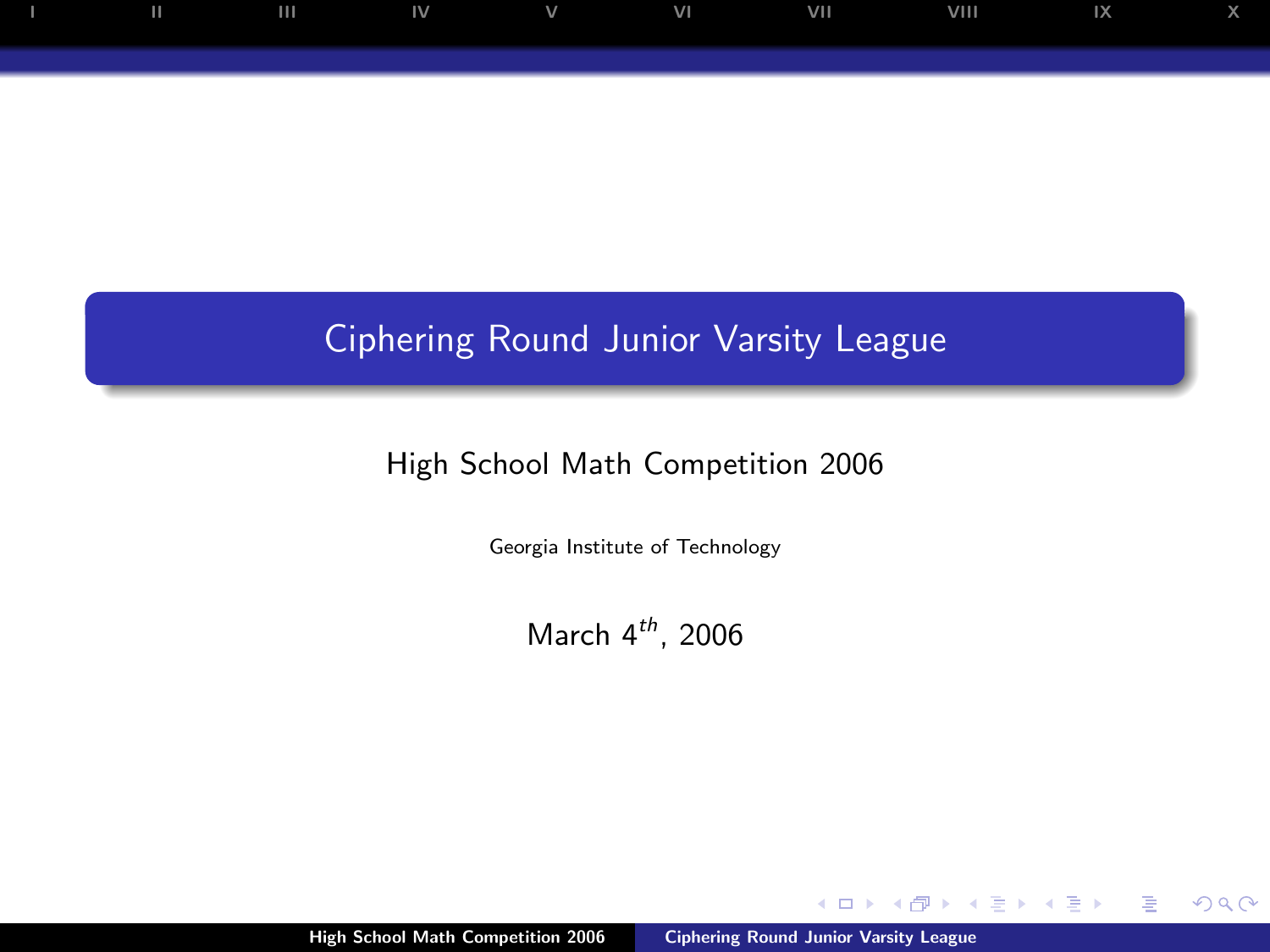|              | $\mathbf{H}$<br>$\mathbb{N}$ | . V | V <sub>1</sub> | VII | VIII | IX |  |
|--------------|------------------------------|-----|----------------|-----|------|----|--|
| Problem $#1$ |                              |     |                |     |      |    |  |

| Problem                        |   |         |  |  |
|--------------------------------|---|---------|--|--|
| In the cryptosum               |   |         |  |  |
|                                |   | S E N D |  |  |
|                                |   | M O R E |  |  |
|                                | M | O N E Y |  |  |
| What should be the value of M? |   |         |  |  |

<span id="page-1-0"></span>K ロ > K 個 > K 差 > K 差 > → 差 → の Q @ .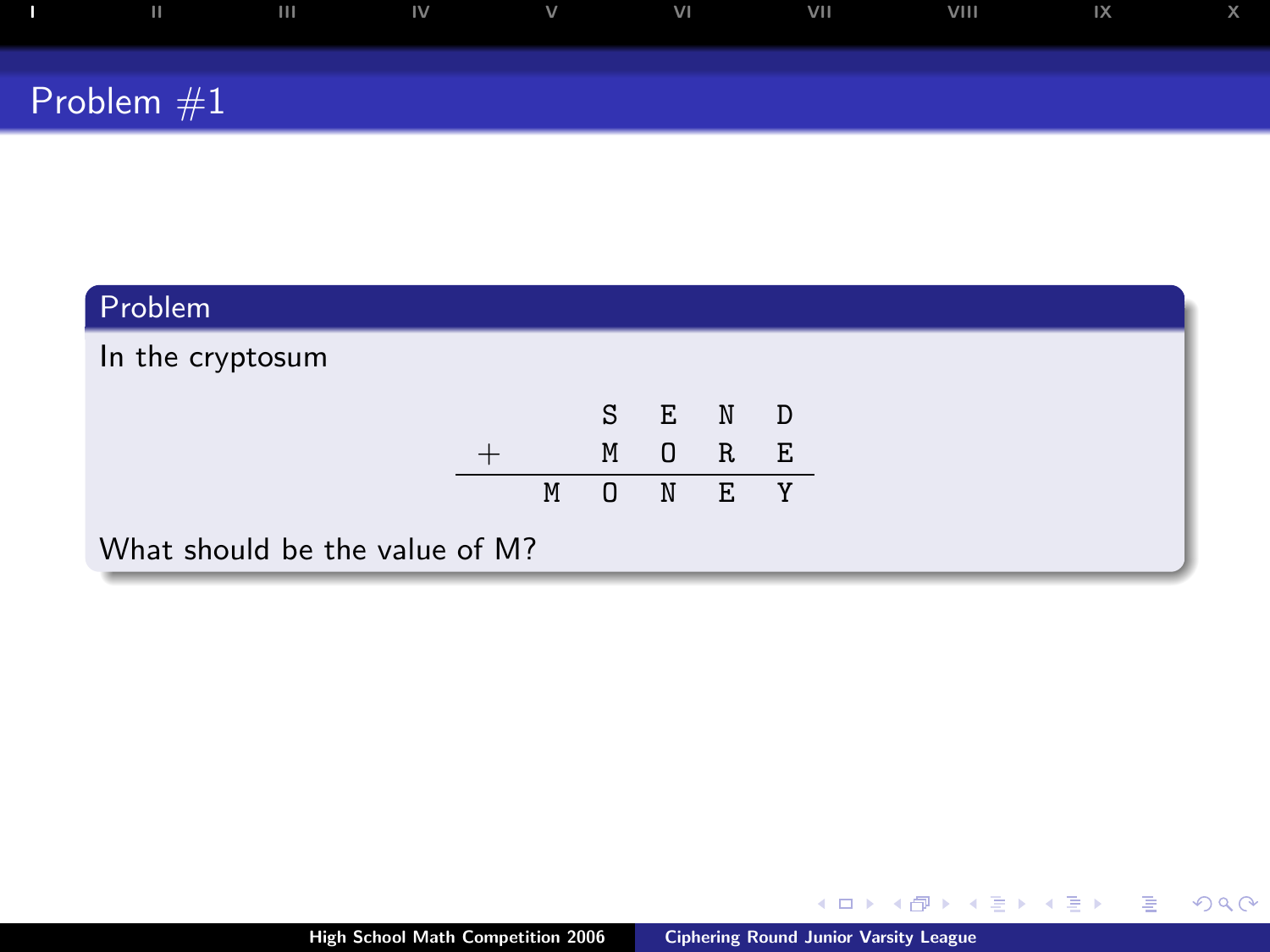|              | $\mathbf{H}$ | <b>IV</b> | $\vee$ | VI | VII | VIII | IX |  |
|--------------|--------------|-----------|--------|----|-----|------|----|--|
| Problem $#1$ |              |           |        |    |     |      |    |  |

| Problem                        |   |          |         |     |  |
|--------------------------------|---|----------|---------|-----|--|
| In the cryptosum               |   |          |         |     |  |
|                                |   |          | S E N D |     |  |
|                                |   | M        | $\Box$  | R E |  |
|                                | M | $\Omega$ | N E Y   |     |  |
| What should be the value of M? |   |          |         |     |  |

| Answer |       |
|--------|-------|
|        | $M=1$ |

K ロ > K 個 > K 差 > K 差 > → 差 → の Q @ .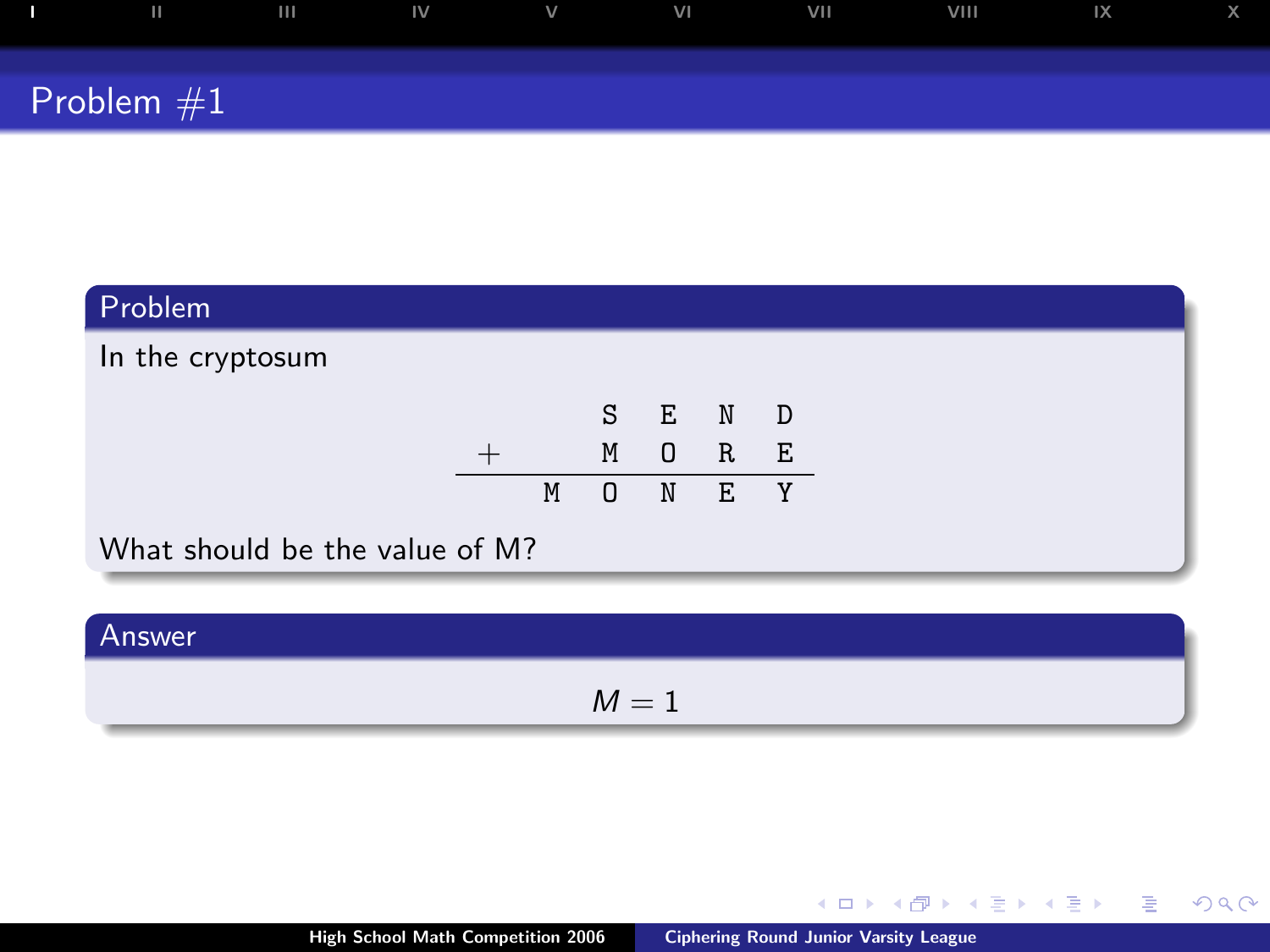| $\mathbf{u}$ | $\mathsf{I} \mathsf{I} \mathsf{I} \mathsf{I} \mathsf{I} \mathsf{I} \mathsf{I} \mathsf{I} \mathsf{I} \mathsf{I} \mathsf{I} \mathsf{I} \mathsf{I} \mathsf{I} \mathsf{I} \mathsf{I} \mathsf{I} \mathsf{I} \mathsf{I} \mathsf{I} \mathsf{I} \mathsf{I} \mathsf{I} \mathsf{I} \mathsf{I} \mathsf{I} \mathsf{I} \mathsf{I} \mathsf{I} \mathsf{I} \mathsf{I} \mathsf{I} \mathsf{I} \mathsf{I} \mathsf{I} \mathsf{I} \mathsf{$ |  | <b>STATE STATE</b> | VIII | $\mathbb{R}$ |  |
|--------------|------------------------------------------------------------------------------------------------------------------------------------------------------------------------------------------------------------------------------------------------------------------------------------------------------------------------------------------------------------------------------------------------------------------------|--|--------------------|------|--------------|--|
|              |                                                                                                                                                                                                                                                                                                                                                                                                                        |  |                    |      |              |  |
| Problem $#2$ |                                                                                                                                                                                                                                                                                                                                                                                                                        |  |                    |      |              |  |

If  $x = 1 + 2^p$  and  $y = 1 + 2^{-p}$ , find y in terms of x only.

 $\leftarrow$   $\Box$ 

 $299$ 

<span id="page-3-0"></span>Þ

 $\rightarrow \equiv$ 

ミッ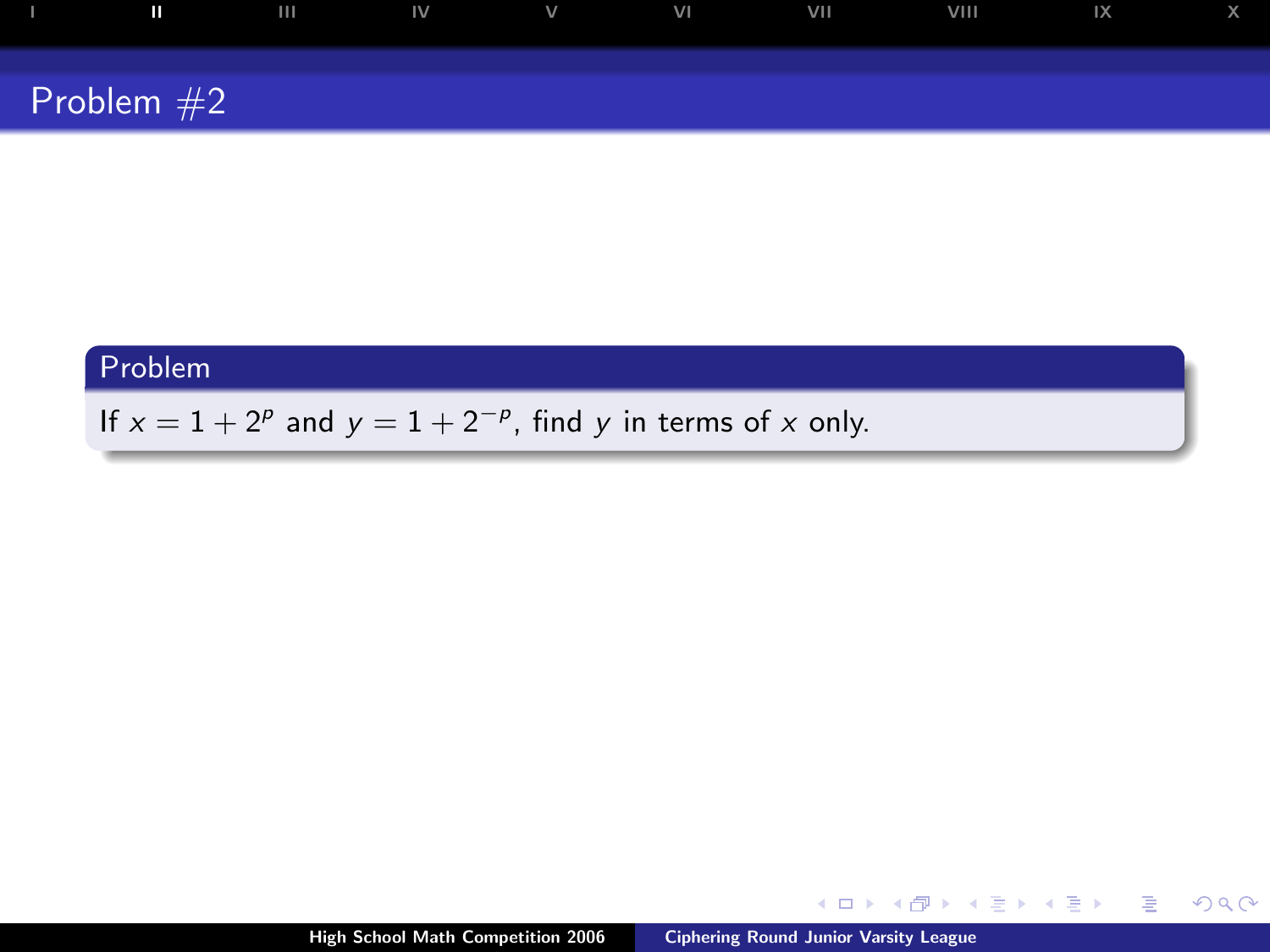| Ш            | $\blacksquare$ | $\mathsf{IV}$ | $\mathsf{V}$ and $\mathsf{V}$ and $\mathsf{V}$ and $\mathsf{V}$ | VI | <b>VIII</b> | VIII | $\mathsf{I} \mathsf{X}$ |  |
|--------------|----------------|---------------|-----------------------------------------------------------------|----|-------------|------|-------------------------|--|
| Problem $#2$ |                |               |                                                                 |    |             |      |                         |  |

If  $x = 1 + 2^p$  and  $y = 1 + 2^{-p}$ , find y in terms of x only.

#### Answer

$$
y=1+\frac{1}{x-1}=\frac{x}{x-1}
$$

 $\leftarrow$   $\Box$ 

ミド メミド

Þ

 $299$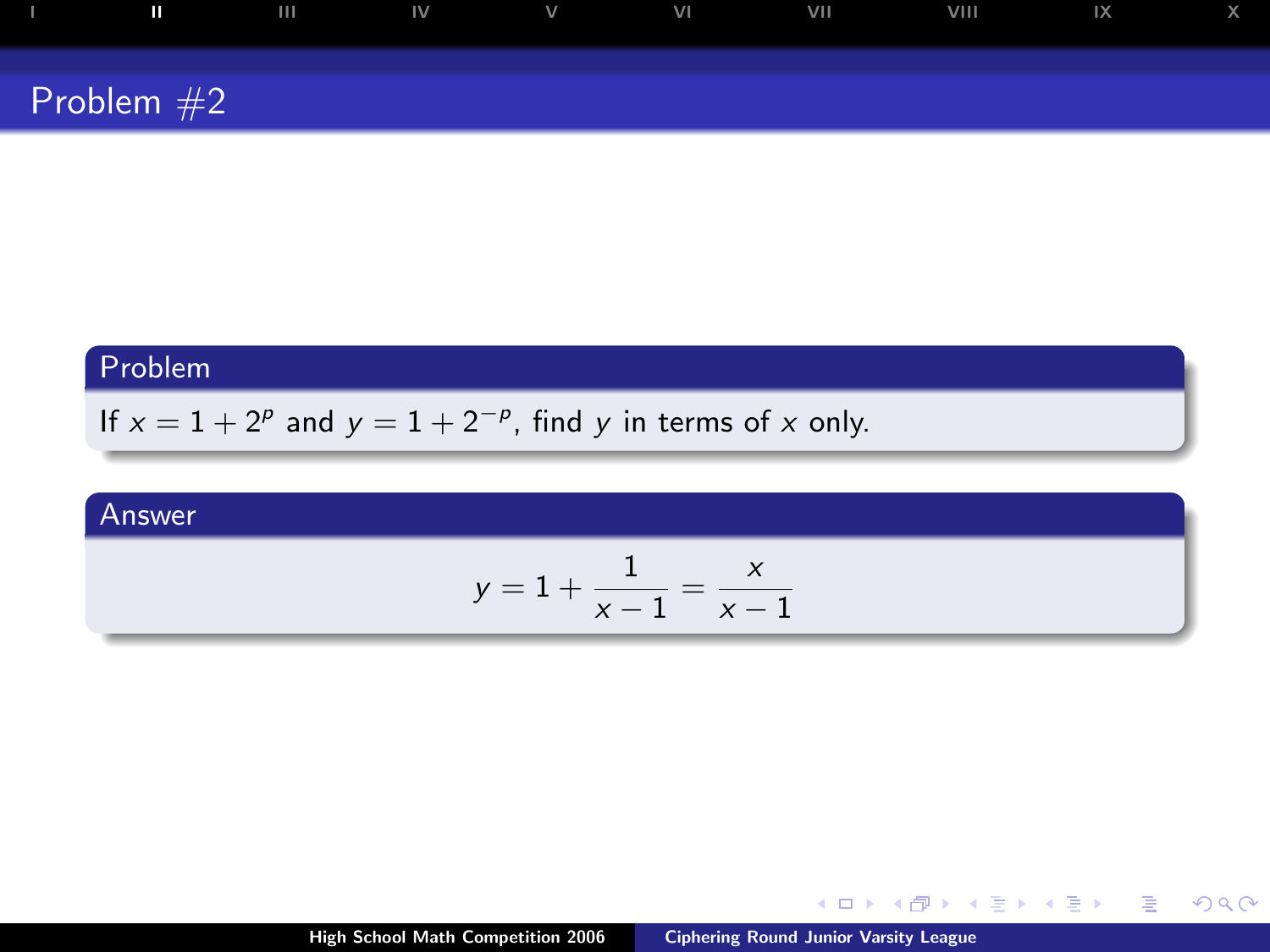

The addition of two numbers is 12 and the product is 30. What is the addition of the inverses of those two numbers?

 $\leftarrow$ 

<span id="page-5-0"></span>Þ

モミト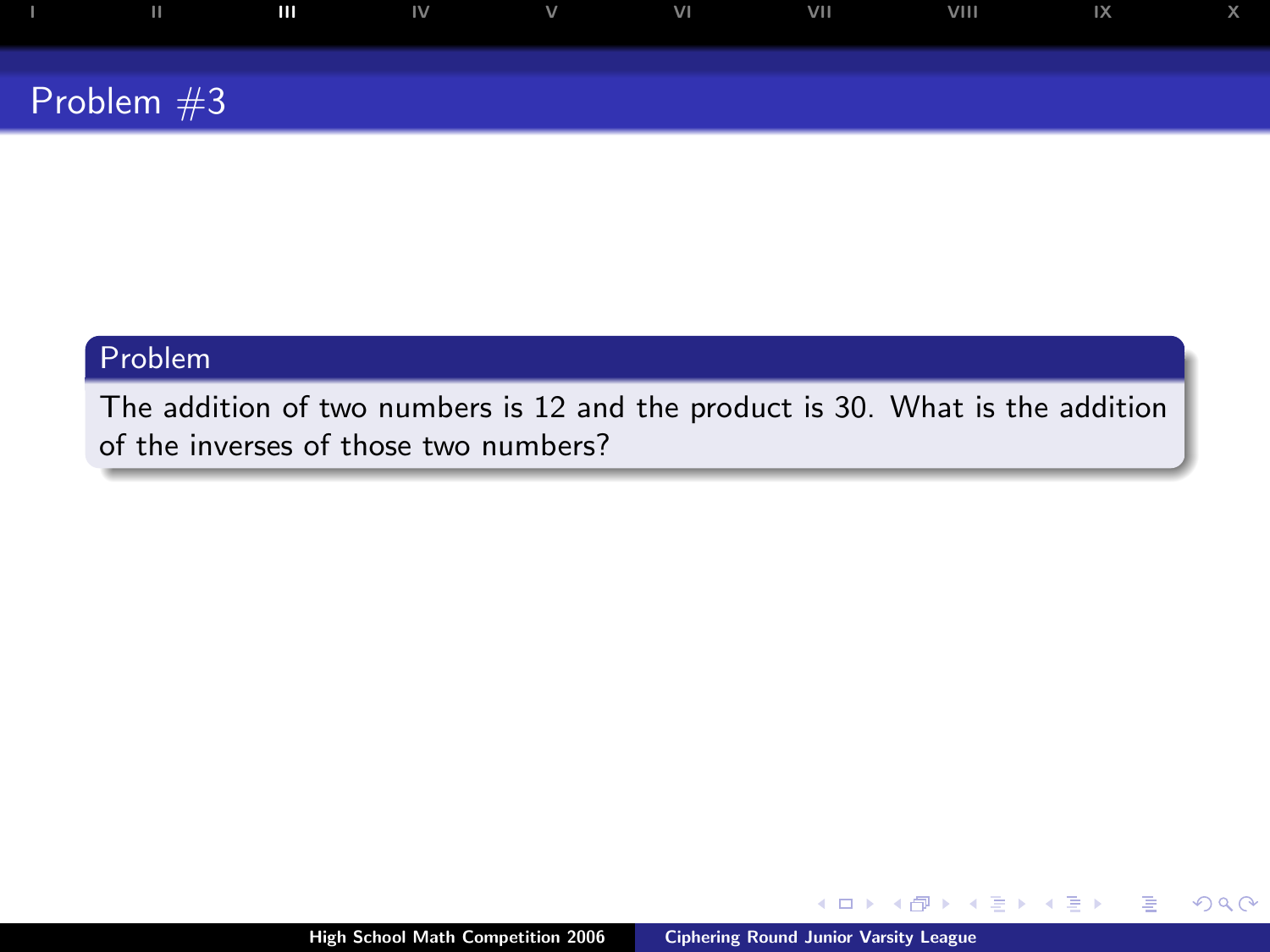| ш            | $\mathbf{m}$ | $\mathsf{IV}$ $\qquad \qquad \mathsf{V}$ | VI | <b>VII</b> | VIII | $\mathsf{I} \mathsf{X}$ |  |
|--------------|--------------|------------------------------------------|----|------------|------|-------------------------|--|
| Problem $#3$ |              |                                          |    |            |      |                         |  |

The addition of two numbers is 12 and the product is 30. What is the addition of the inverses of those two numbers?

| Answer |  |
|--------|--|
|        |  |

 $4.17 \times$ 

 $\leftarrow \equiv$ 

Þ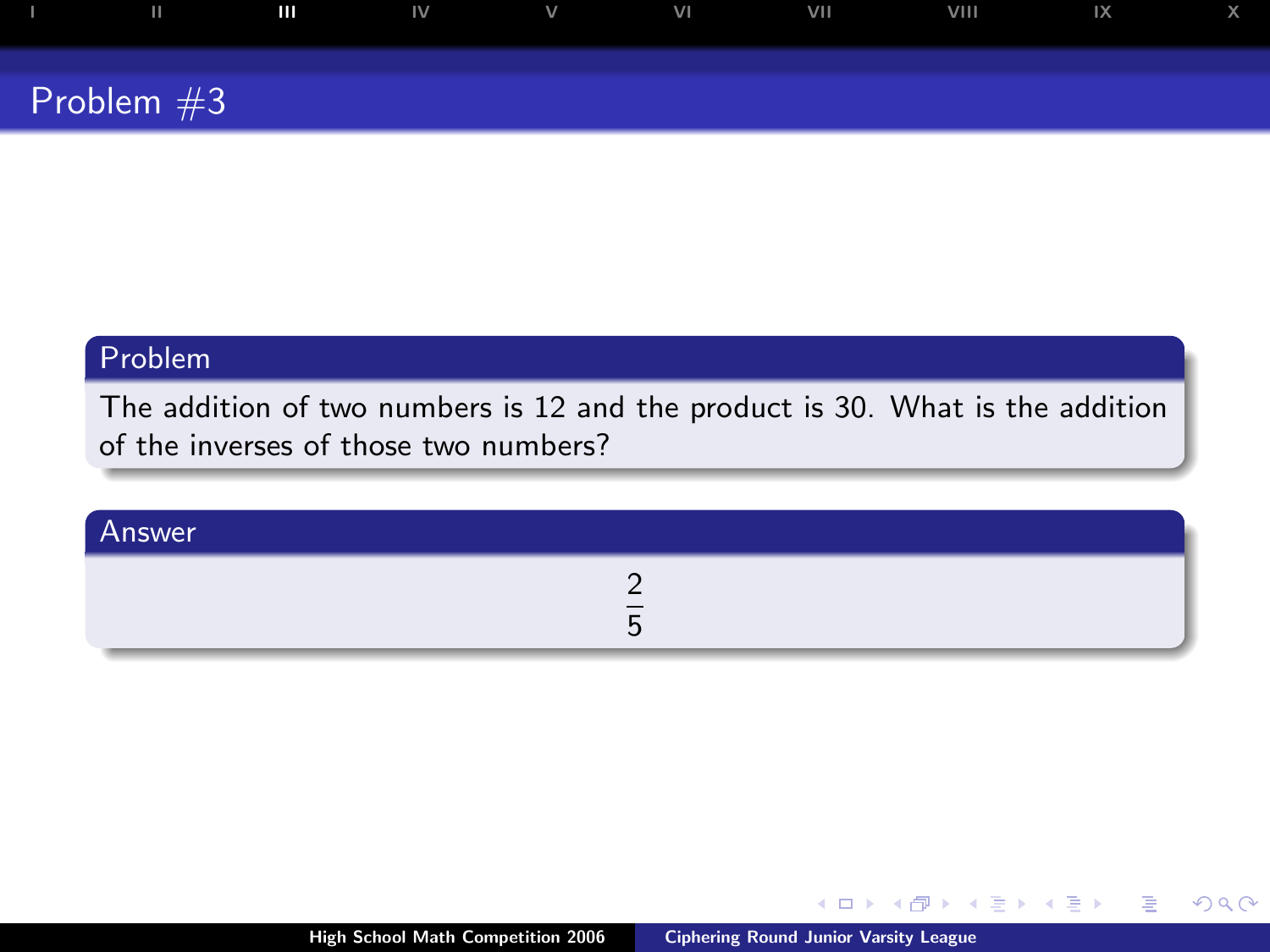|              | $\blacksquare$ | $V$ and $V$ | VI | VII | VIII | $\overline{X}$ |  |
|--------------|----------------|-------------|----|-----|------|----------------|--|
|              |                |             |    |     |      |                |  |
| Problem $#4$ |                |             |    |     |      |                |  |

What is the least number of children in a family if each child has at least one brother and at least one sister?

4日)

 $\leftarrow \Xi \rightarrow$ 

<span id="page-7-0"></span>Þ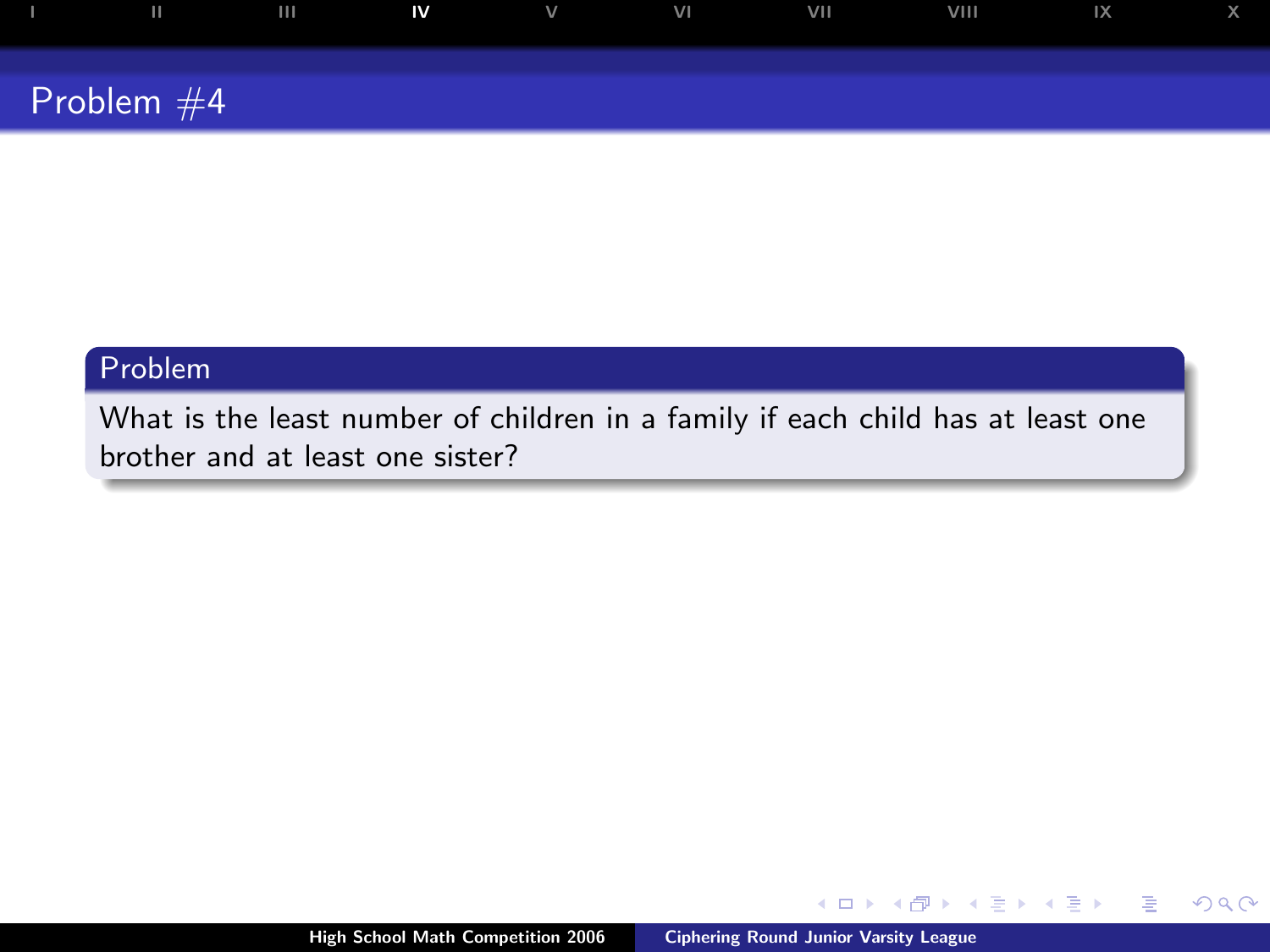| ш            | $\mathbf{N}$ | $V$ and $V$ | VI | VII | VIII | $\mathsf{I} \mathsf{X}$ |  |
|--------------|--------------|-------------|----|-----|------|-------------------------|--|
| Problem $#4$ |              |             |    |     |      |                         |  |

What is the least number of children in a family if each child has at least one brother and at least one sister?

#### Answer

4

 $\leftarrow$   $\Box$ 

 $\rightarrow$   $\Rightarrow$ 

× ∍

G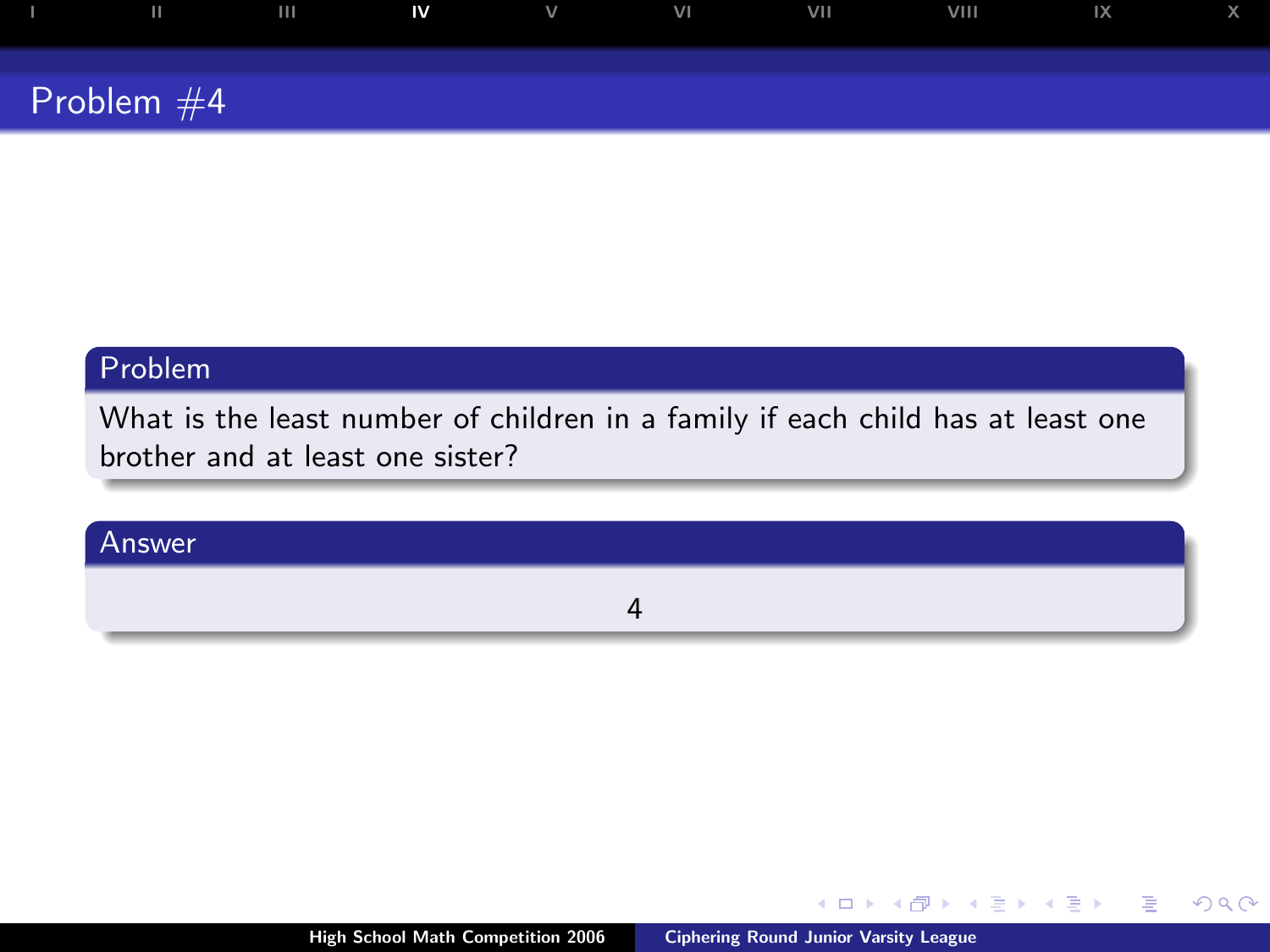| $\mathbf{H}$ | $\overline{\phantom{0}}$ | IV | $\mathbf{v}$ | VI | <b>VIII</b> | VIII | 1X |  |
|--------------|--------------------------|----|--------------|----|-------------|------|----|--|
| Problem $#5$ |                          |    |              |    |             |      |    |  |

If 
$$
a * b = \frac{a+b+3}{5ab}
$$
, compute  $(1 * 1) * (1 * 1)$ .

メロトメ 御 トメ 差 トメ 差 トッ

<span id="page-9-0"></span> $\equiv$  990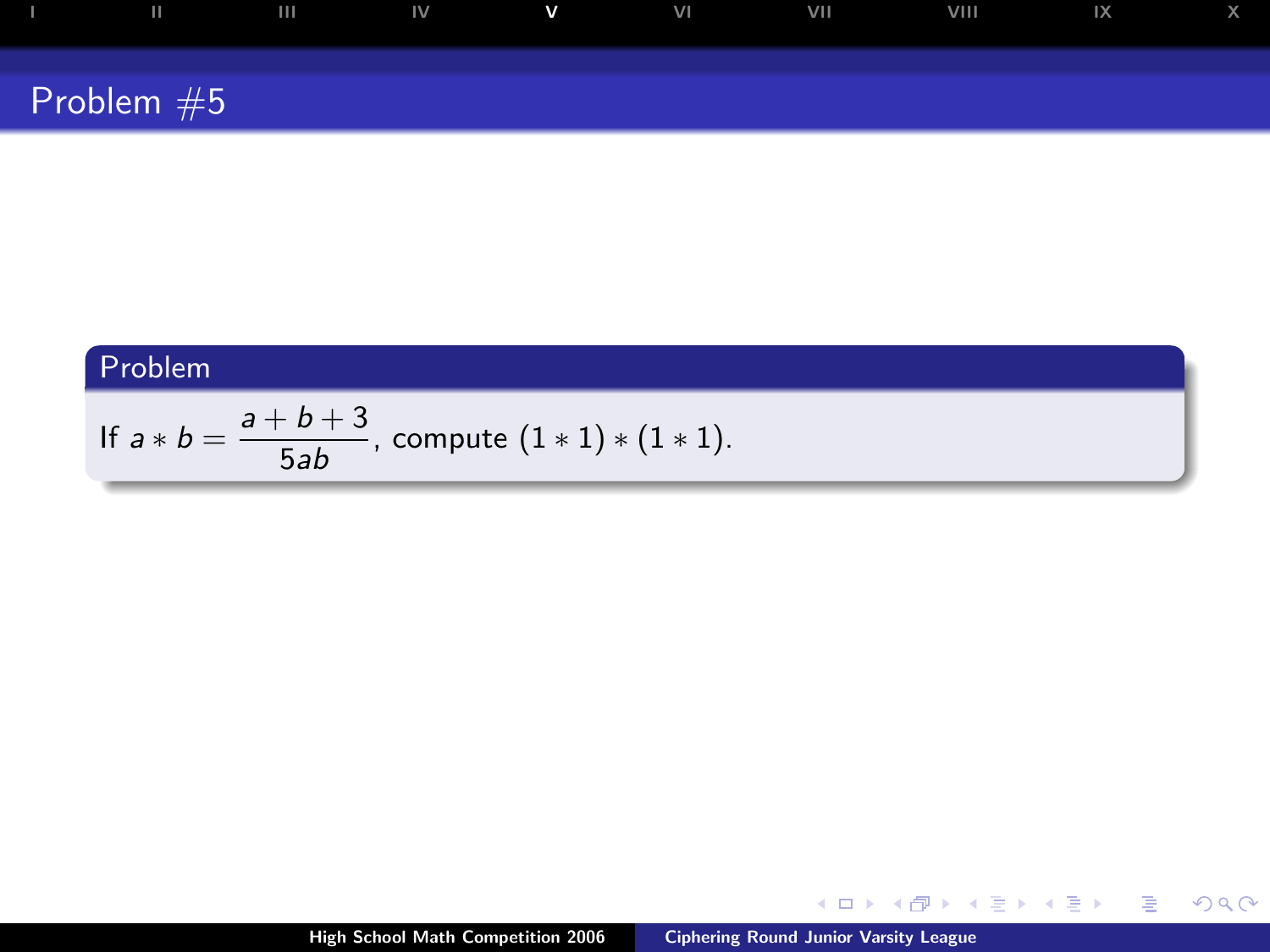| Ш            | $\mathbf{III}$ | $\mathsf{IV}$ | $\mathbf v$ | VI | VII | VIII | 1X |  |
|--------------|----------------|---------------|-------------|----|-----|------|----|--|
| Problem $#5$ |                |               |             |    |     |      |    |  |

If 
$$
a * b = \frac{a+b+3}{5ab}
$$
, compute  $(1 * 1) * (1 * 1)$ .

#### Answer

#### 1

High School Math Competition 2006 [Ciphering Round Junior Varsity League](#page-0-0)

K ロ > K 個 > K 差 > K 差 > → 差 → の Q @ .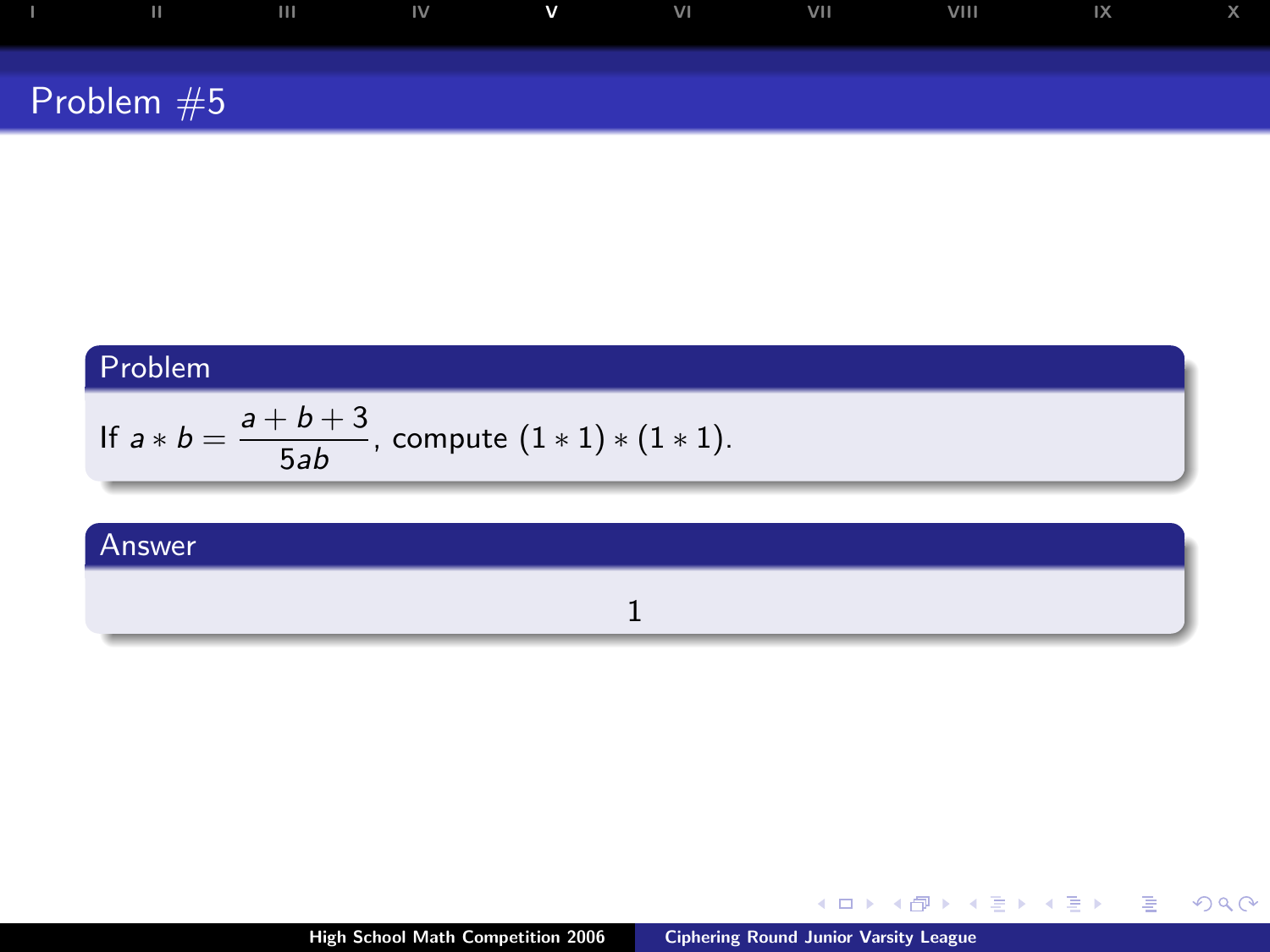| ш            | $\mathbf{III}$ | $\blacksquare$ | $\vee$ | V <sub>1</sub> | VII | VIII | $\overline{X}$ |  |
|--------------|----------------|----------------|--------|----------------|-----|------|----------------|--|
|              |                |                |        |                |     |      |                |  |
| Problem $#6$ |                |                |        |                |     |      |                |  |

Find the least positive integer number divisible by 11 such that the sum of its digits is divisible by 11.

 $\Box$ 

 $2Q$ 

<span id="page-11-0"></span>∍

Þ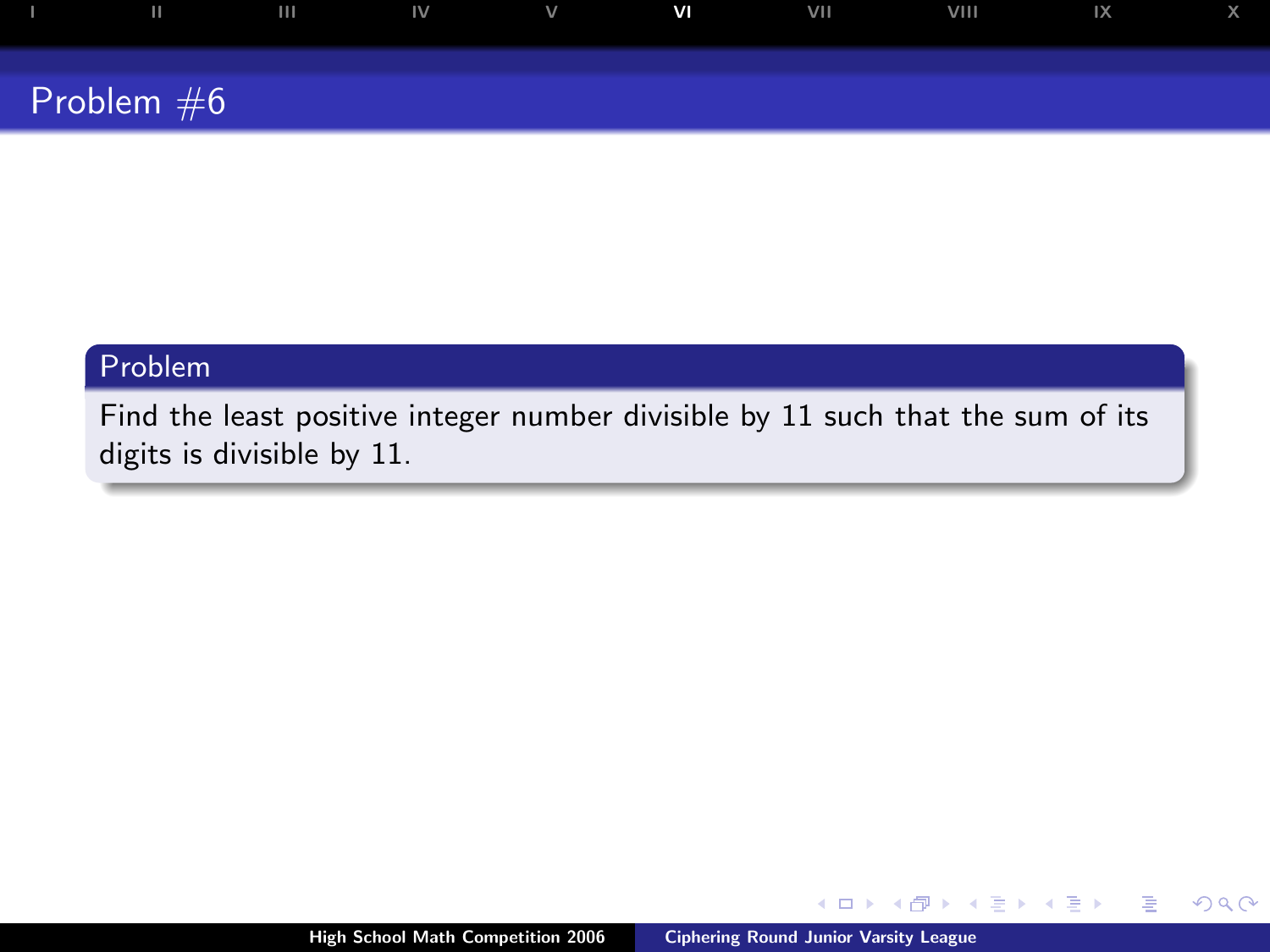| Ш            | . m | $\mathbb{N}$ | $\vee$ | V <sub>1</sub> | VII | VIII. | $\mathsf{I} \mathsf{X}$ |  |
|--------------|-----|--------------|--------|----------------|-----|-------|-------------------------|--|
| Problem $#6$ |     |              |        |                |     |       |                         |  |

Find the least positive integer number divisible by 11 such that the sum of its digits is divisible by 11.

#### Answer

209

 $\leftarrow$ 

 $2Q$ 

œ э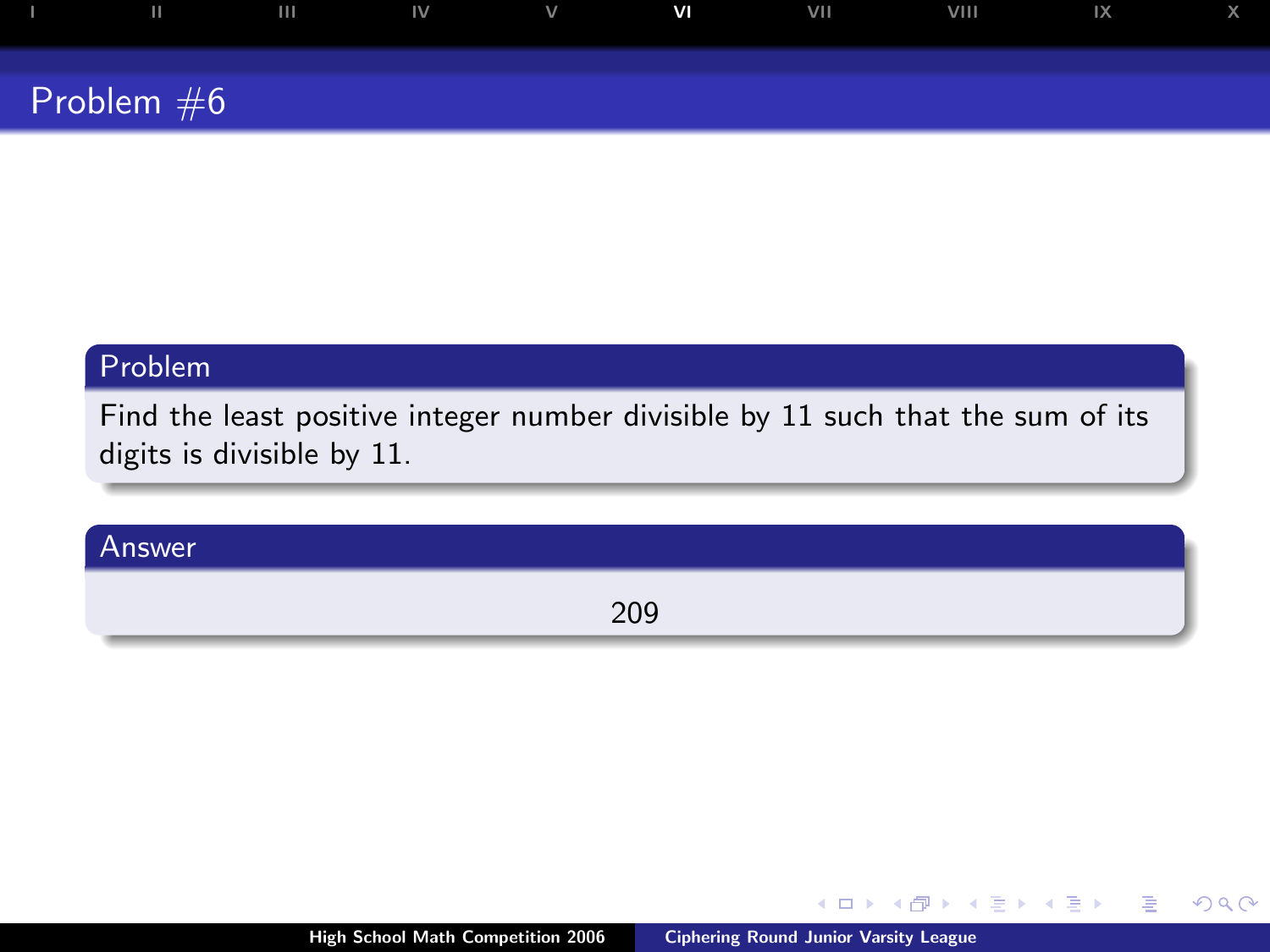| ш            |  | $\mathsf{III}$ $\mathsf{IV}$ $\mathsf{V}$ $\mathsf{V}$ | VII | VIII | $\mathbb{R}$ and $\mathbb{R}$ |  |
|--------------|--|--------------------------------------------------------|-----|------|-------------------------------|--|
|              |  |                                                        |     |      |                               |  |
| Problem $#7$ |  |                                                        |     |      |                               |  |

Find the sum of the digits of  $10^{100} - 101$ .

4日下

- 4 点 下

イヨメ イヨメ

 $299$ 

<span id="page-13-0"></span>Þ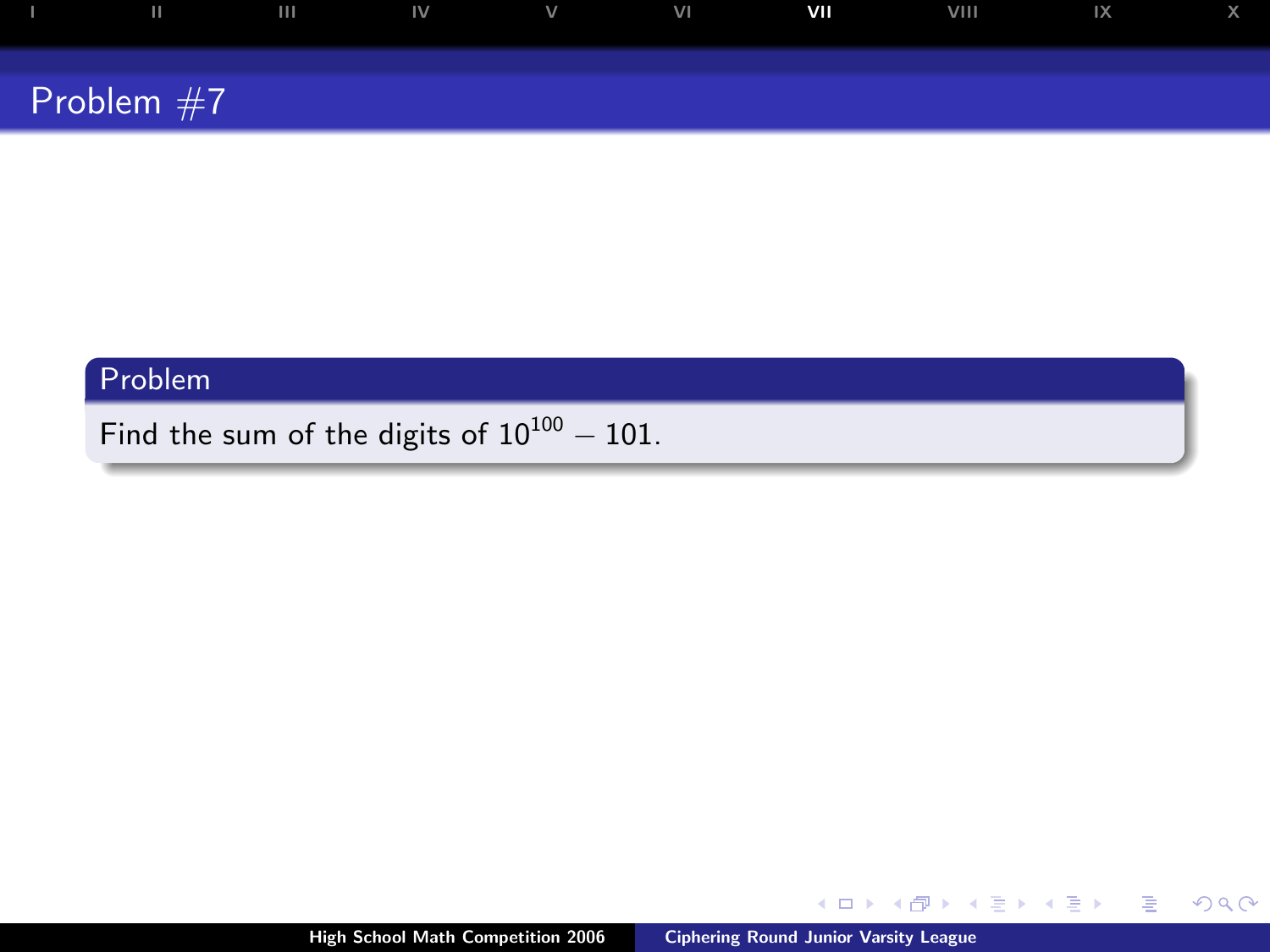| ш            | $\mathbf{III}$ | $\blacksquare$ | $\vee$ | VI | VII | VIII | 1X |  |
|--------------|----------------|----------------|--------|----|-----|------|----|--|
|              |                |                |        |    |     |      |    |  |
| Problem $#7$ |                |                |        |    |     |      |    |  |

Find the sum of the digits of  $10^{100} - 101$ .

# Answer 899

**K ロ ▶ K 伊 ▶** 

医毛囊 医牙骨膜炎

 $2990$ 

G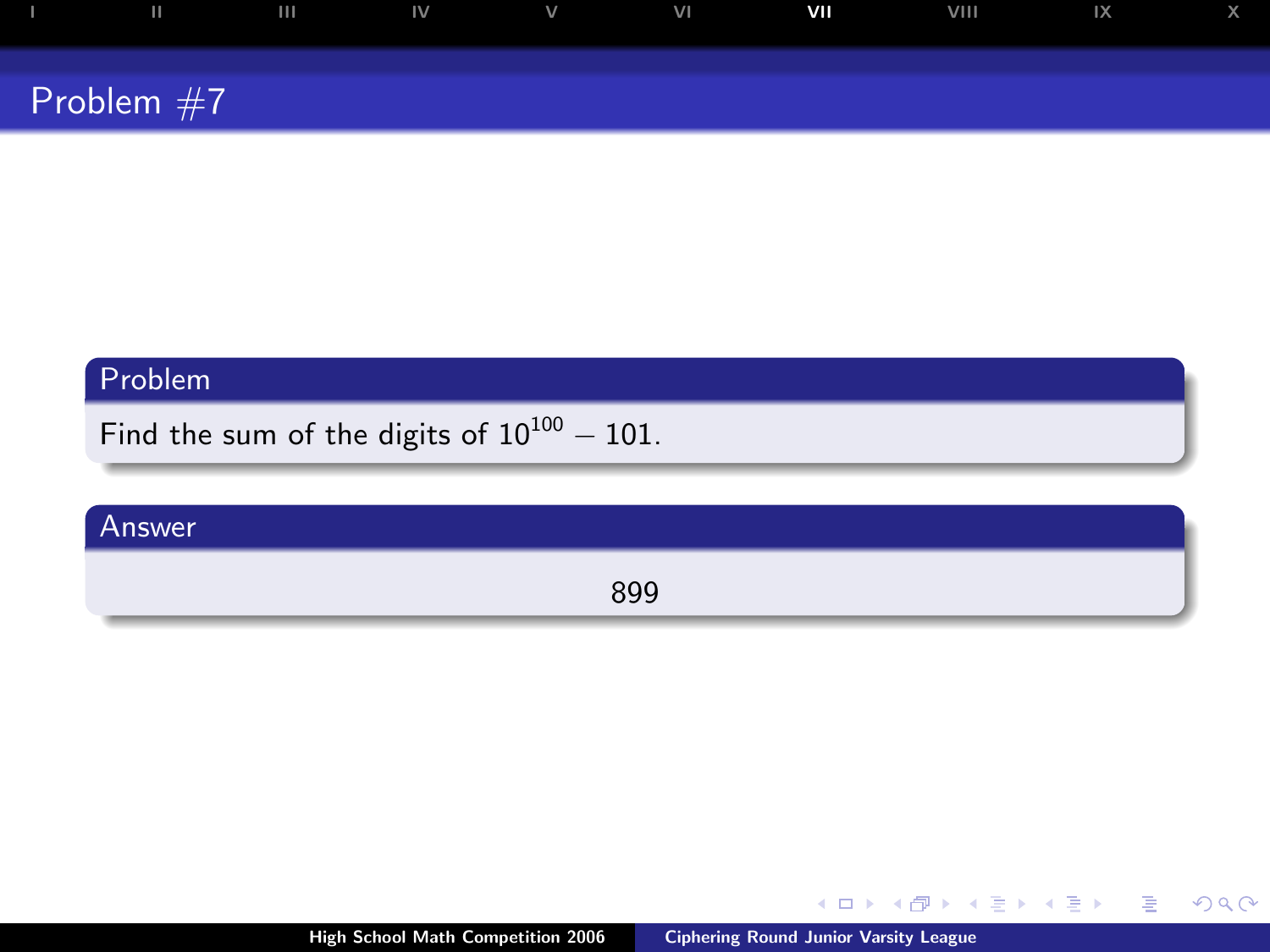| ш            | $\mathbf{H}$ | $\mathsf{IV}$ | $\vee$ | VI | VII | VIII | $\mathsf{I} \mathsf{X}$ |  |
|--------------|--------------|---------------|--------|----|-----|------|-------------------------|--|
|              |              |               |        |    |     |      |                         |  |
| Problem $#8$ |              |               |        |    |     |      |                         |  |

How many numbers between 10 and 1000 have the property that their digits are in strictly increasing order?

 $\Box$ 

 $2Q$ 

<span id="page-15-0"></span>∍

Þ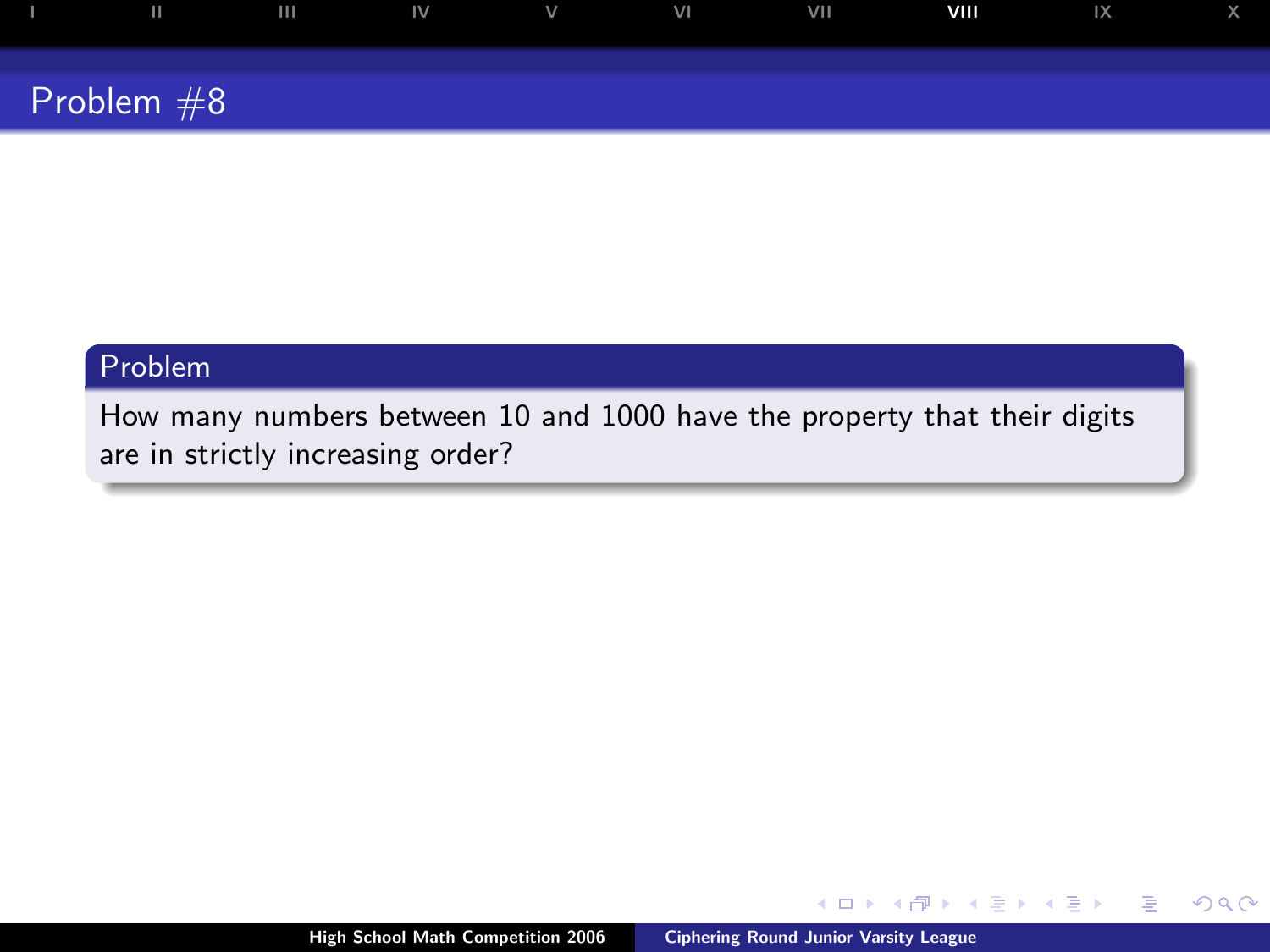| ш            | $\overline{111}$ | $\blacksquare$ | $\vee$ | VI | <b>VII</b> | VIII | 1X |  |
|--------------|------------------|----------------|--------|----|------------|------|----|--|
|              |                  |                |        |    |            |      |    |  |
| Problem $#8$ |                  |                |        |    |            |      |    |  |

How many numbers between 10 and 1000 have the property that their digits are in strictly increasing order?

#### Answer

120

 $\leftarrow$ 

 $2Q$ 

œ э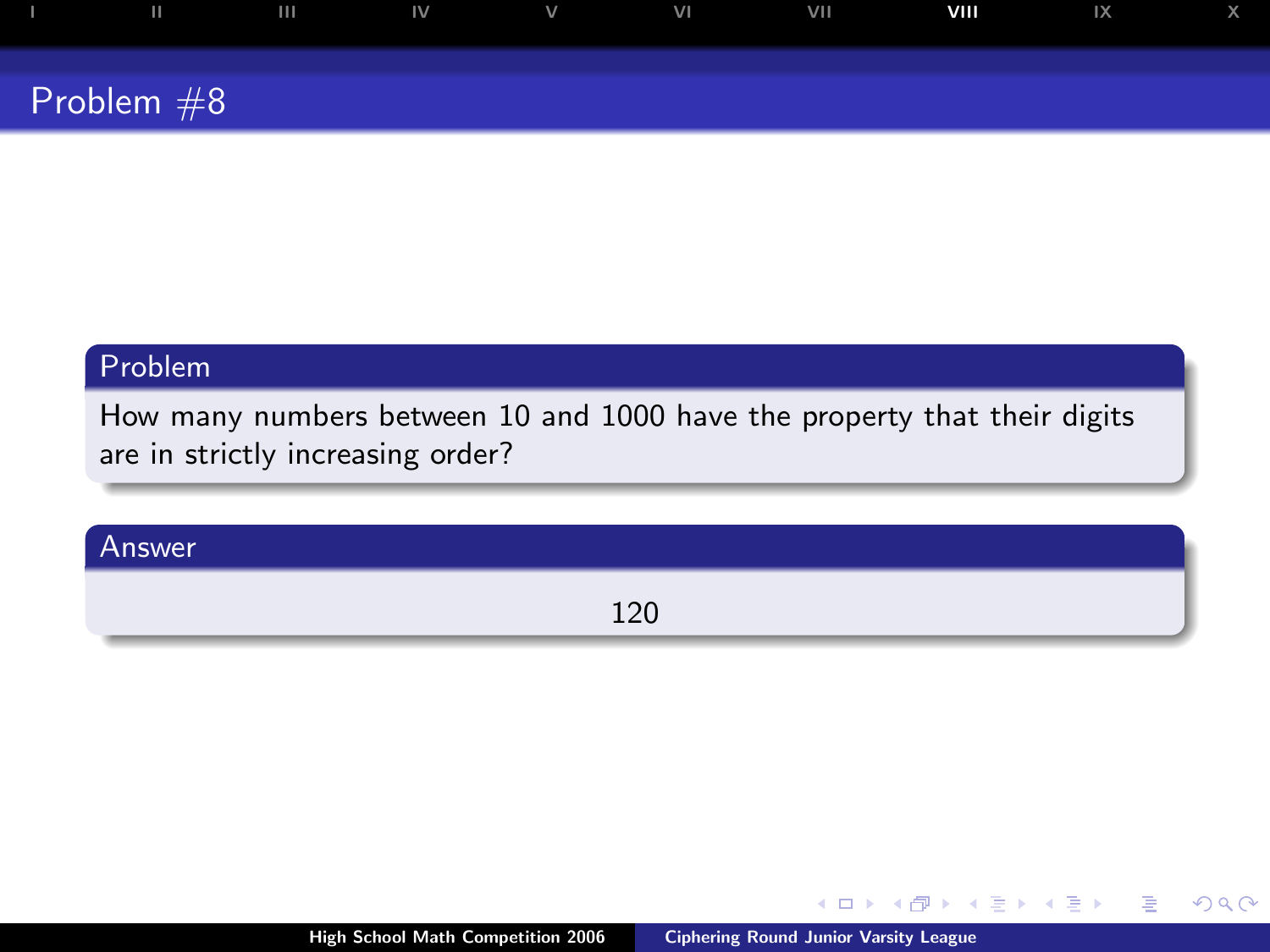| .            | $\mathbf{I}$ $\mathbf{I}$ $\mathbf{I}$ $\mathbf{V}$ $\mathbf{V}$ |  | VI | VII | VIII | IX |  |
|--------------|------------------------------------------------------------------|--|----|-----|------|----|--|
|              |                                                                  |  |    |     |      |    |  |
| Problem $#9$ |                                                                  |  |    |     |      |    |  |

What is the last digit (unit digit) of  $3^{1001} \cdot 7^{1002} \cdot 13^{1003}$ ?

 $\leftarrow$   $\Box$   $\rightarrow$ 

<span id="page-17-0"></span> $2990$ 

G

4 日本 4 日本

 $\mathbf{p}$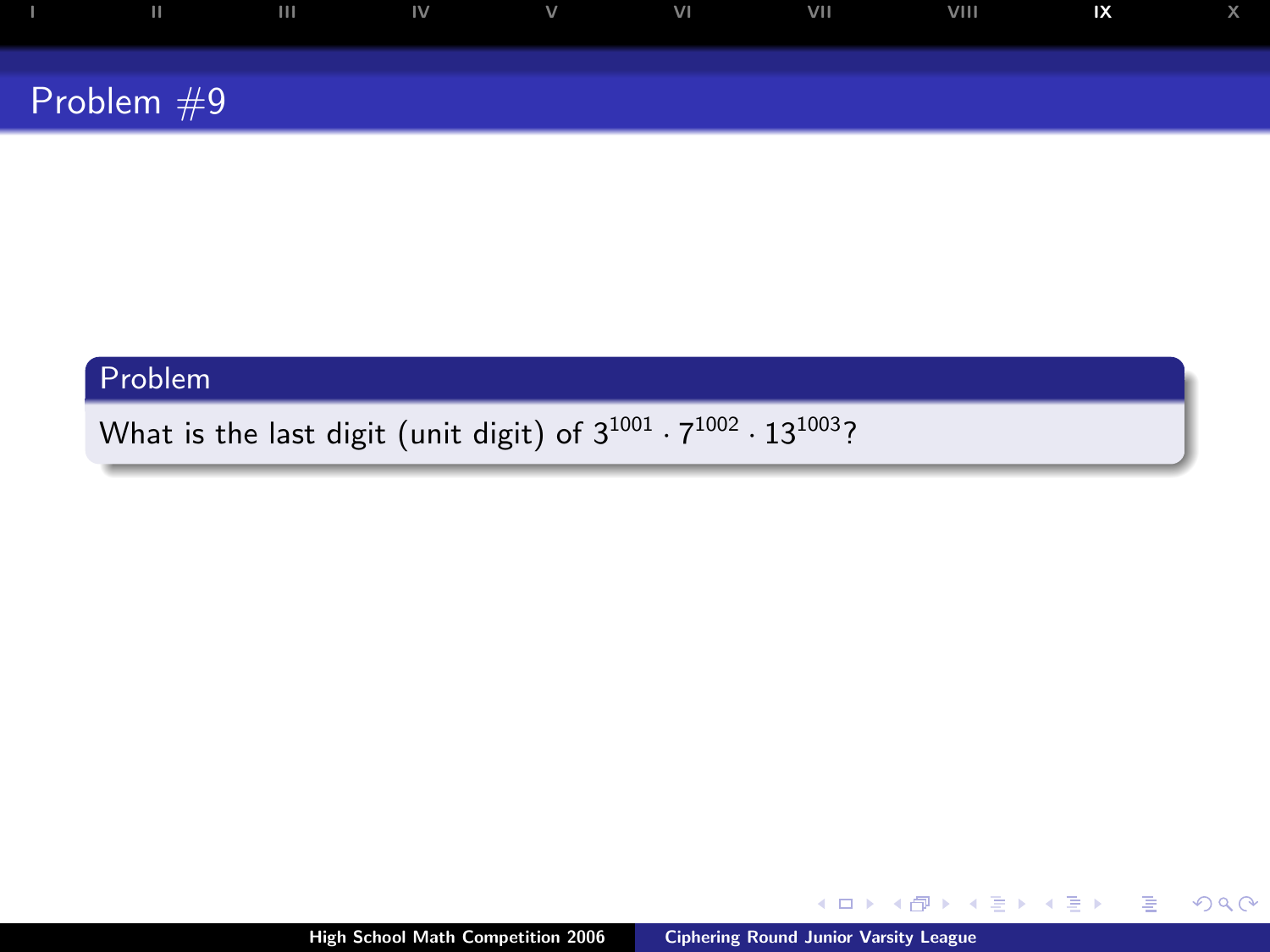| Ш            | . m | $\blacksquare$ | $\vee$ | VI | <b>VII</b> | VIII | $\mathsf{I} \mathsf{X}$ |  |
|--------------|-----|----------------|--------|----|------------|------|-------------------------|--|
| Problem $#9$ |     |                |        |    |            |      |                         |  |

What is the last digit (unit digit) of  $3^{1001} \cdot 7^{1002} \cdot 13^{1003}$ ?

#### Answer

9

 $\leftarrow$   $\Box$   $\rightarrow$ 

 $\leftarrow$  $\sim$  医毛囊 医牙骨膜炎

 $2990$ 

G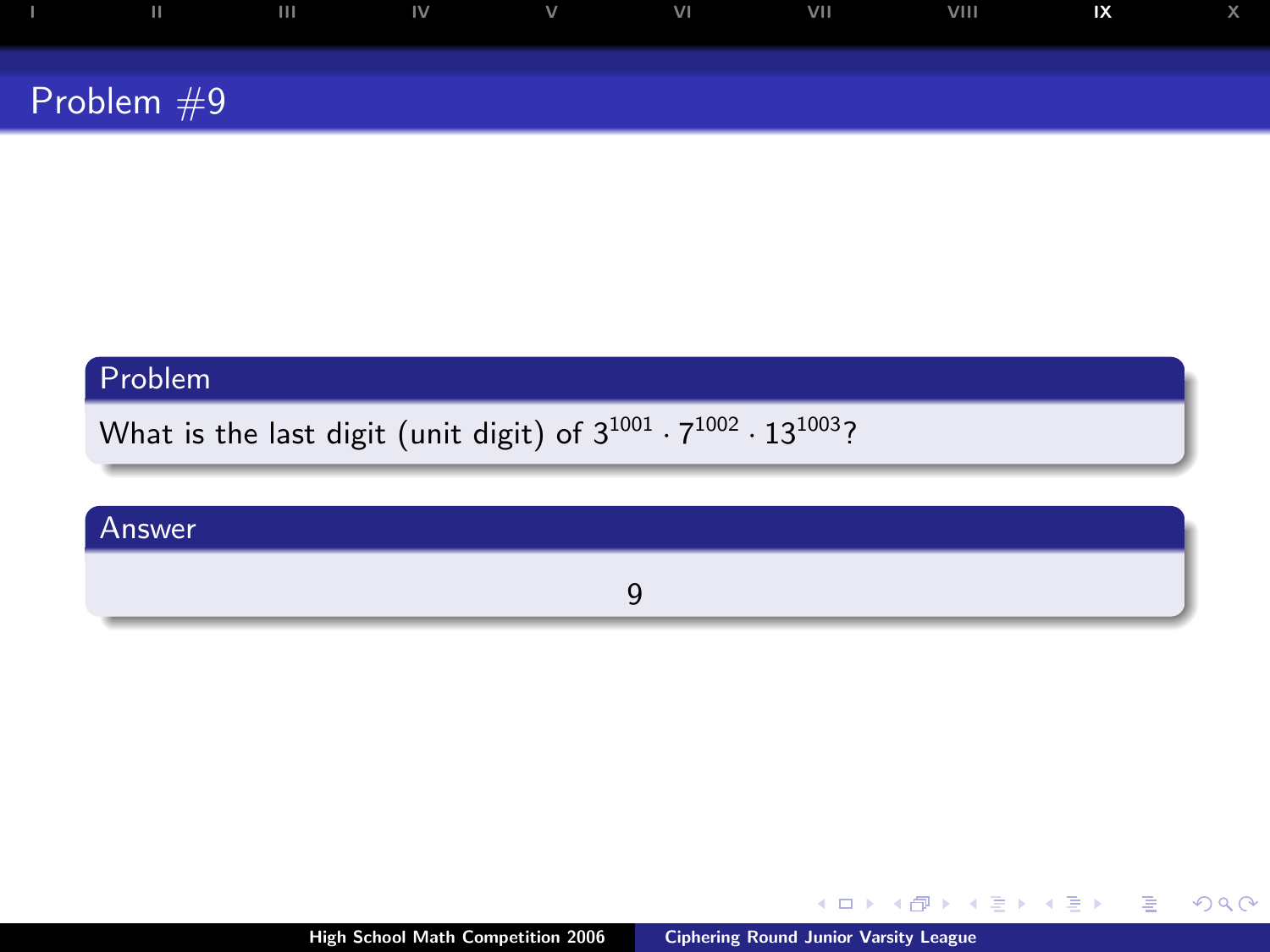

In the following figure:



What is the value of the radius  $r$ ?

 $\leftarrow$   $\Box$ 

 $\leftarrow \equiv$ 

Ξ  $\mathbf{p}$ 

**B** 

Þ

<span id="page-19-0"></span> $299$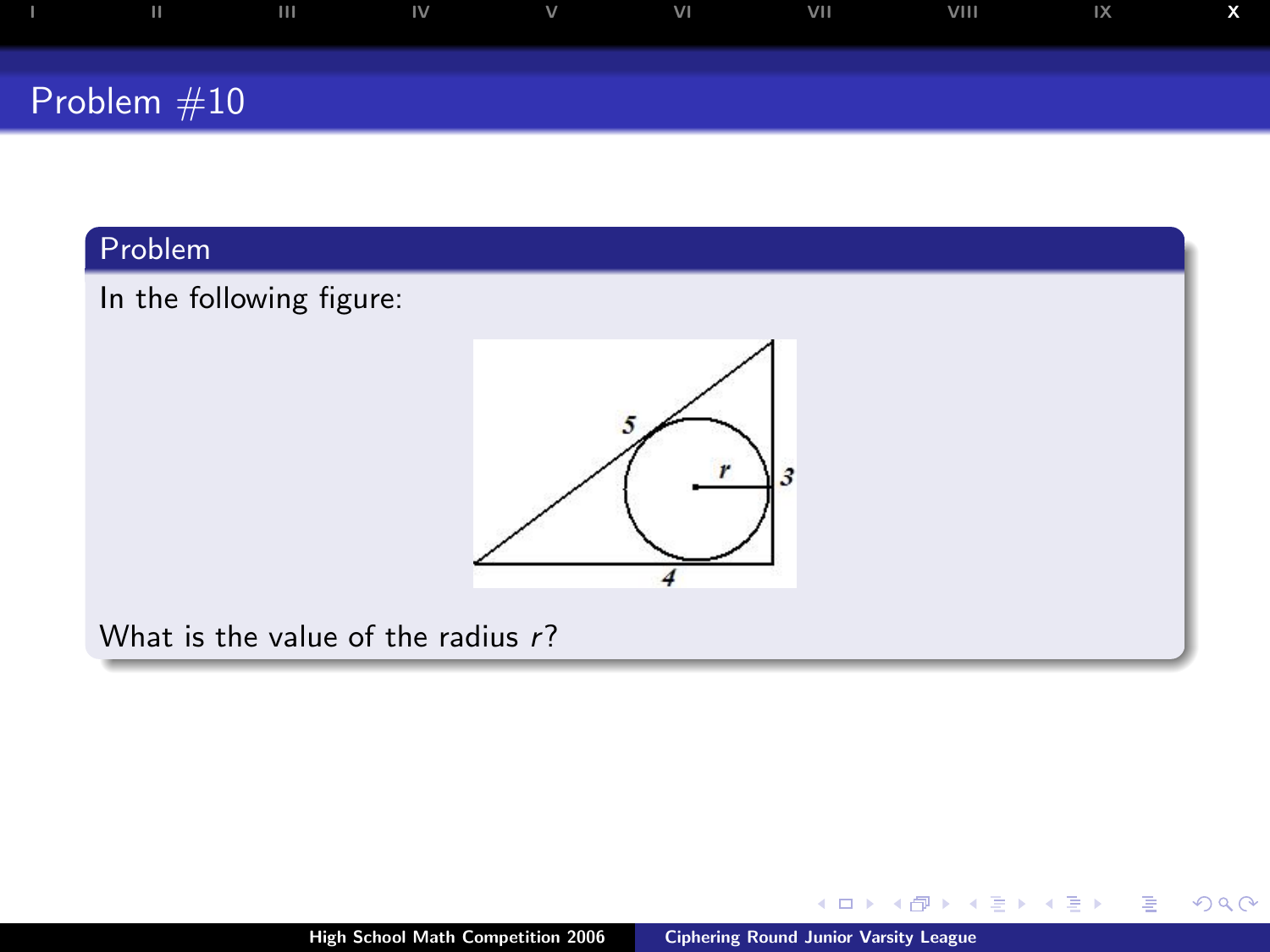

## In the following figure:



What is the value of the radius  $r$ ?

#### Answer

 $r = 1$ 

 $\leftarrow$   $\Box$ 

k. 高 **B** ∢ 重 ≯

 $\rightarrow \equiv$ 

Þ

 $299$